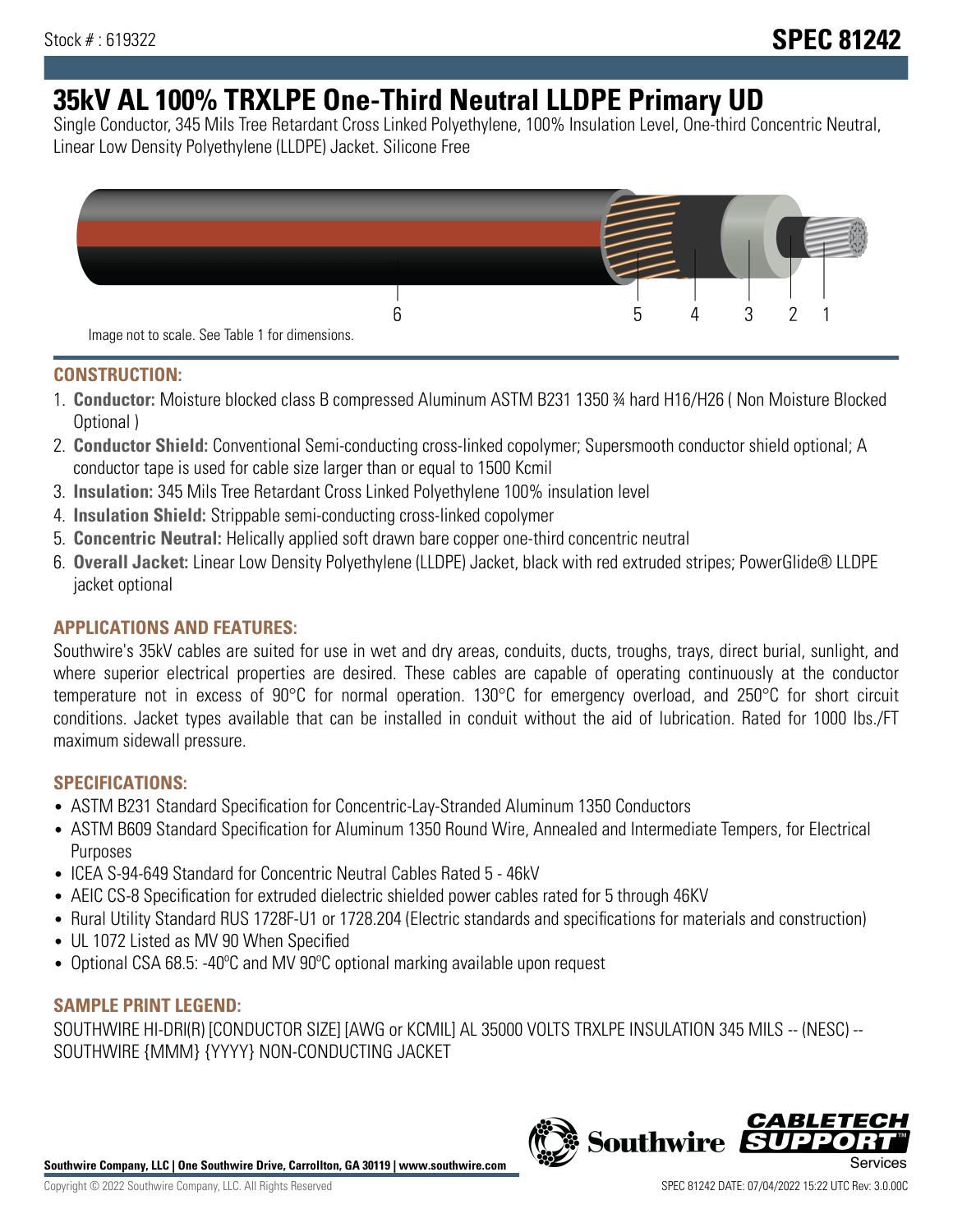## Stock # : 619322 **SPEC 81242**

#### **Table 1 – Weights and Measurements**

| Stock<br>Number | Cond<br>Size <sup>'</sup> | <b>Diameter</b><br>Over<br>Conductor | <b>Diameter</b><br>Over<br>Insulation | Insul.<br><b>Thickness</b> | Diameter<br>Over<br>Insulation<br><b>Shield</b> | Concentric<br><b>Neutral</b> | Neutral DC<br>Resistance<br>$25^{\circ}$ C | Jacket<br><b>Thickness</b> | Approx.<br>OD | Approx.<br>Weight | Min<br><b>Bending</b><br>Radius | Max Pull<br>Tension* |
|-----------------|---------------------------|--------------------------------------|---------------------------------------|----------------------------|-------------------------------------------------|------------------------------|--------------------------------------------|----------------------------|---------------|-------------------|---------------------------------|----------------------|
|                 | AWG/<br>Kcmil             | inch                                 | inch                                  | mil                        | inch                                            | No. x AWG                    | $\Omega$ /1000ft                           | mil                        | inch          | Ib<br>/1000ft     | inch                            | $\mathsf{lb}$        |
| 619322          | 350<br>(37)               | 0.661                                | .397                                  | 345                        | .497                                            | 18x14                        | 0.146                                      | 80                         | .785          | 463               | 14                              | 2100                 |

All dimensions are nominal and subject to normal manufacturing tolerances

◊ Cable marked with this symbol is a standard stock item

\* Pulling tension based on pulling eye directly connected to conductor

! UL listed MV-90 Rated

^ HiDri Plus® - Water Blocking Powder

^^ HiDri Plus® - Water Blocking Powder. All Black Jacket

† 2/3 Concentric Neutral

§ HiDri Plus® - Water Blocking Powder. CSA Listed

#### **Table 2 – Electrical and Engineering Data**

| Cond<br>Size  | DC<br>Resistance<br>@25°C | АC<br>Resistance<br>$@90^{\circ}C$ | Capacitive<br>Reactance @<br>60Hz | Inductive<br>Reactance<br>@ 60Hz | Charging<br>Current | <b>Dielectric</b><br>Loss | Zero<br>Sequence<br>Impedance* | Positive<br>Sequence<br>Impedance <sup>®</sup> | Short<br>Circuit<br>Current <sup>@</sup><br>30 Cycle | Allowable<br>Ampacity in<br>Duct 90°C1 | Allowable<br>Ampacity<br>Directly<br>Buried 90°C‡ |
|---------------|---------------------------|------------------------------------|-----------------------------------|----------------------------------|---------------------|---------------------------|--------------------------------|------------------------------------------------|------------------------------------------------------|----------------------------------------|---------------------------------------------------|
| AWG/<br>Kcmil | $\Omega/1000$ ft          | $\Omega/1000$ ft                   | $M\Omega^*1000$ ft                | $\Omega/1000$ ft                 |                     | A/1000ft W/1000ft         | $\Omega/1000$ ft               | $\Omega$ /1000ft                               | Amp                                                  | Amp                                    | Amp                                               |
| 350<br>(37)   | 0.0505                    | 0.064                              | 0.046                             | 0.043                            | 0.436               | 2.643                     | $0.207 + 0.062$ 0.066+ $0.043$ |                                                | 6755.3                                               | 315                                    | 370                                               |

\* Calculations are based on three cables triplexed / concentric shield / Conductor temperature of 90°C / Shield temperature of 45°C / Earth resistivity of 100 ohmsmeter

† Ampacities are based on Figure 7 of ICEA P-117-734 (Single circuit trefoil, 100% load factor, 90°C conductor temperature, earth RHO 90, 36" burial depth)

‡ Ampacities are based on Figure 1 of ICEA P-117-734 (Single circuit trefoil, 100% load factor, 90°C conductor temperature, earth RHO 90, 36" burial depth)

#### **Table 3 – Weights and Measurements (Metric)**

| Stock<br>Number | Cond.<br>Size <sup>1</sup> | <b>Diameter</b><br><b>Over</b><br>Conductor | <b>Diameter</b><br><b>Over</b><br>Insulation | Insul.<br><b>Thickness</b> | <b>Diameter</b><br>Over<br>Insulation<br><b>Shield</b> | Concentric<br><b>Neutral</b> | Neutral DC<br>Resistance<br>$25^{\circ}$ C | Jacket<br><b>Thickness</b> | Approx.<br>ΟD | Approx.<br>Weight | Min<br>Bending<br>Radius | Max Pull<br>Tension* |
|-----------------|----------------------------|---------------------------------------------|----------------------------------------------|----------------------------|--------------------------------------------------------|------------------------------|--------------------------------------------|----------------------------|---------------|-------------------|--------------------------|----------------------|
|                 | AWG/<br>Kcmil              | mm                                          | mm                                           | mm                         | mm                                                     | No. x AWG                    | $\Omega$ /km                               | mm                         | mm            | ka/km             | mm                       | newton               |
| 619322          | 350<br>(37)                | 16.79                                       | 35.48                                        | 8.76                       | 38.02                                                  | 18x14                        | 0.48                                       | 2.03                       | 45.34         | 2177              | 355.60                   | 9345                 |

All dimensions are nominal and subject to normal manufacturing tolerances

◊ Cable marked with this symbol is a standard stock item

\* Pulling tension based on pulling eye directly connected to conductor

! UL listed MV-90 Rated

^ HiDri Plus® - Water Blocking Powder

^^ HiDri Plus® - Water Blocking Powder. All Black Jacket

† 2/3 Concentric Neutral

§ HiDri Plus® - Water Blocking Powder. CSA Listed

## **Table 4 – Electrical and Engineering Data (Metric)**

| 350<br>(37) | J.1657 | 0.21 | 0.0140 | 0.1411 | .430 |  |  | $\mid$ 8.6713   0.207+j0.062   0.066+j0.043   $\mid$ | 6755.3 | 315 | 370 |
|-------------|--------|------|--------|--------|------|--|--|------------------------------------------------------|--------|-----|-----|
|-------------|--------|------|--------|--------|------|--|--|------------------------------------------------------|--------|-----|-----|

\* Calculations are based on three cables triplexed / concentric shield / Conductor temperature of 90°C / Shield temperature of 45°C / Earth resistivity of 100 ohmsmeter



**Southwire** 

*CABLE* 

БЕЛ